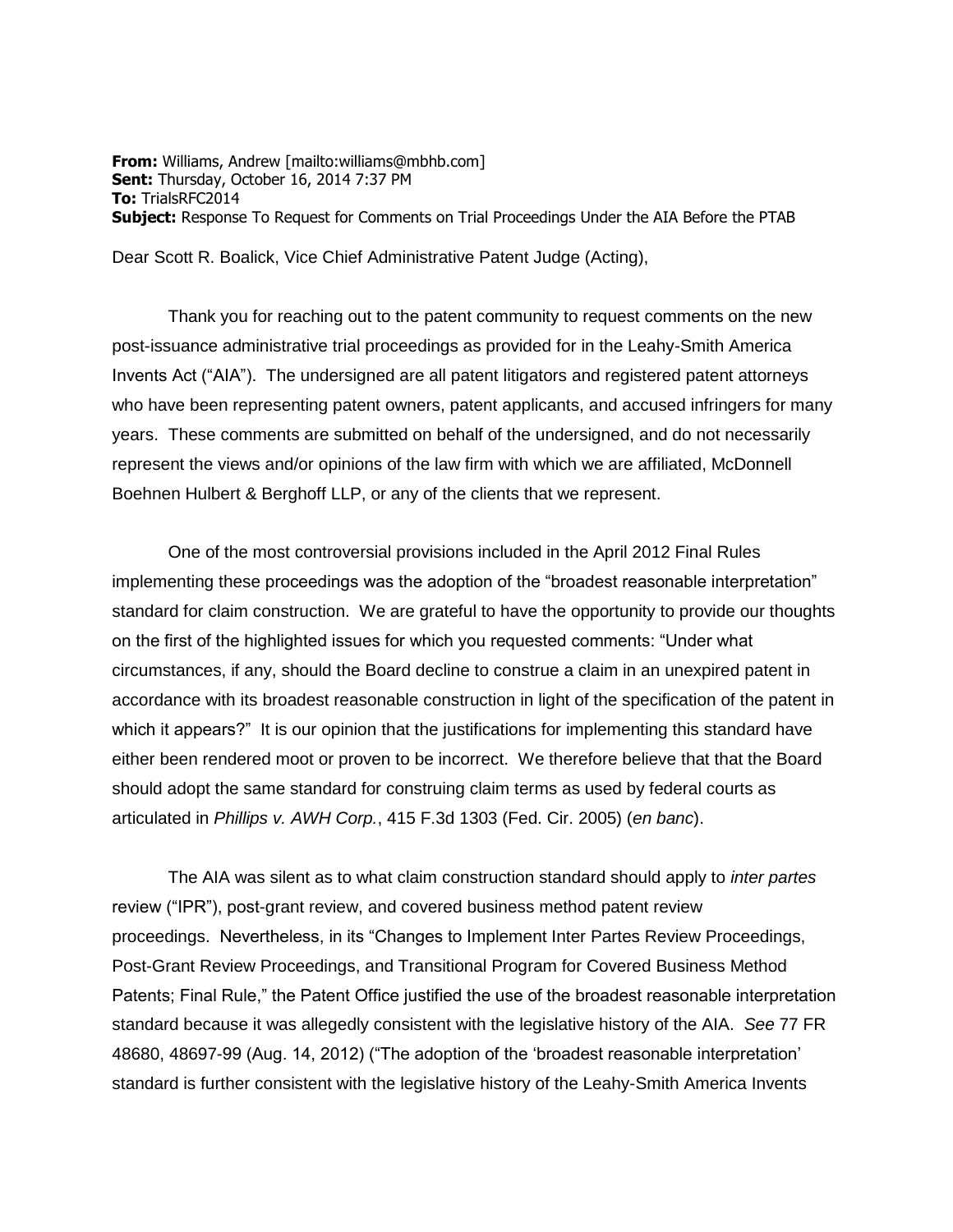Act, which indicates that Congress was aware of the 'broadest reasonable interpretation' standard and expected the Office to apply the standard to the new Leahy-Smith America Invents Act review proceedings."). The Patent Office concluded that neither "Congress [nor] the drafters of the legislation considered a different standard for [these proceedings]." *Id.* at 48697.

Even if the Patent Office was correct regarding the events leading to the passage of the AIA, subsequent actions have made explicit what Congress believes the standard should be. On December 5, 2013, the House of Representative passed H.R. 3309 (the Innovation Act) by an overwhelming majority. Section 9 of this Act was entitled "Improvements and Technical Corrections to the Leahy-Smith America Invents Act," and contained subpart (b) "Use of District-Court Claim Construction in Post-Grant and Inter Partes Reviews." This section clarified the intent of Congress for at least these two types of proceedings: "each claim of a patent shall be construed as such claim would be in a civil action to invalidate a patent under section 282(b), including constructing each claim of the patent in accordance with the ordinary and customary meaning of such claim as understood by one of ordinary skill in the art and the prosecution history pertaining to the patent . . . ." Moreover, with regard to concurrent actions at the Patent Office and federal court, the Act provided that "if a court has previously construed the claim or a claim term in a civil action in which the patent owner was a party, the Office shall consider such claim construction." The comparable Senate bill, S1720 (the Patent Transparency and Improvements Act of 2013), contained a similar provision (Section 7). Even though the Senate bill stalled in committee for reasons unrelated to this section, there was little to no opposition to these changes to the AIA. As such, Congress has made its view explicit – the Board should be using the same claim construction standard as used in federal court.

In addition, the Patent Office partially justified its use of the broadest reasonable interpretation standard on the provision of the AIA that allows a patent owner to amend the claims at issue. *See* 77 FR at 48697. However, even under the best of circumstances, a patent owner's ability to amend claims is severely limited. Section 316(d) of the AIA provided for only one opportunity to file a motion to amend, with the possibility of a subsequent request if submitted jointly by both parties and only for the purpose of materially advancing settlement. Practice has shown, however, that the ability to substantively amend claims in these post-issuance proceedings is largely illusory. In fact, only one motion to amend has been granted for an IPR proceedings, and that motion was unopposed by the petitioner. *See International Flavors & Fragrances Inc. v. The United States of America*, IPR2013-00124, Paper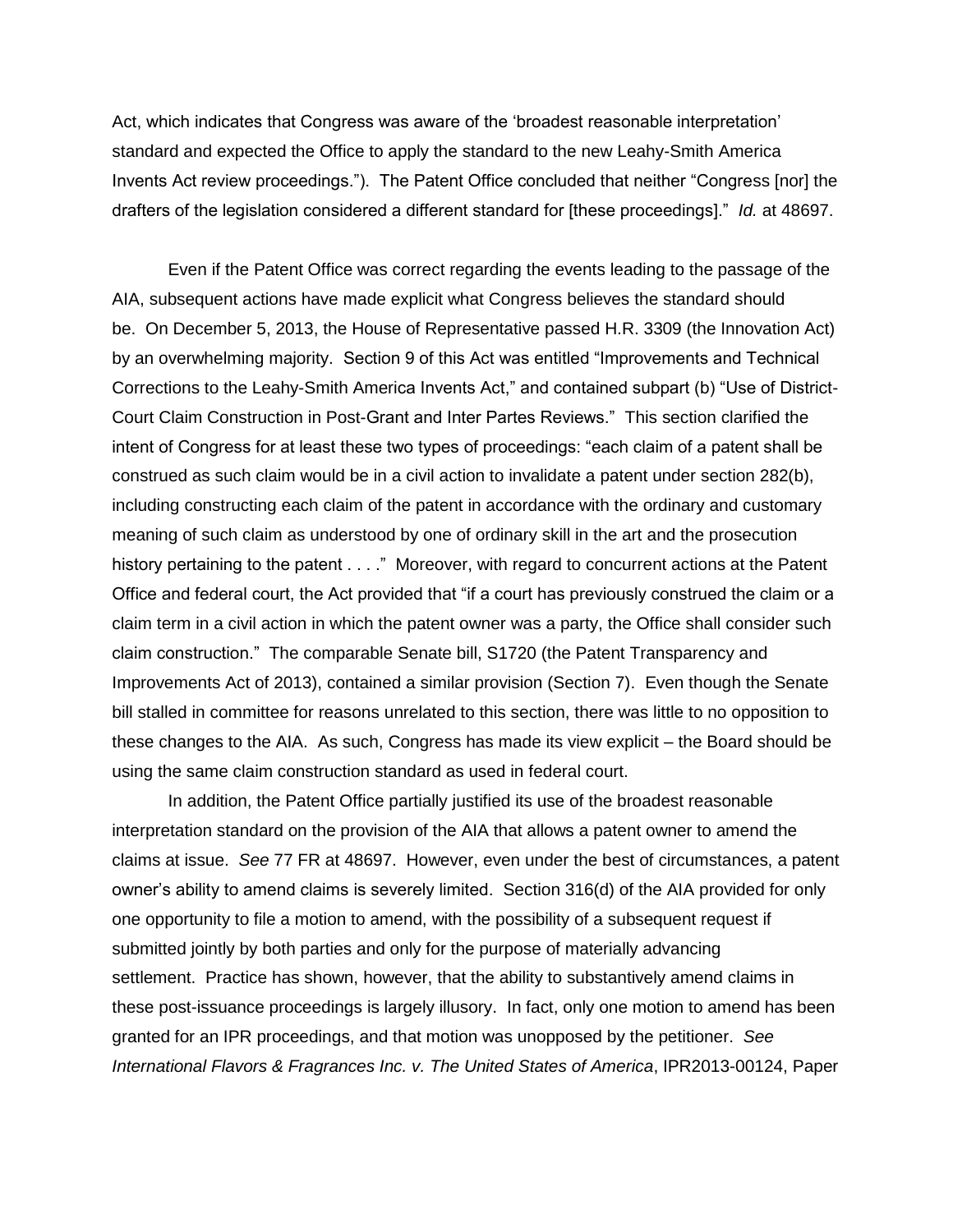No. 12 (PTAB May 20, 2014). This vanishingly small possibility of amending the claims can no longer support the justification for this broad claim construction standard.

As a further justification, the Patent Office pointed to the use of the broadest reasonable interpretation standard in other patent office proceedings, such as reexaminations and reissue applications. *See* 77 FR at 48699. However, the Patent Office has made it clear that the new post-issuance proceedings are more adjudicative in nature. For example, during the spring AIA Trial Roundtables, the Patent Office explained that one of the reasons behind the low grant rate for claim amendments was that the Board is forced to consider such amendments in the absence of a prior art search. The burden, therefore, falls to the patent owner to demonstrate that the amended claims are patentable in view of the prior art – the opposite burden that exists during prosecution. Similarly, with regard to the issue whether federal litigation prosecution bars would apply to IPR proceedings, a panel of the Board concluded that "[a]n *inter partes* review is neither a patent examination nor a patent reexamination." *See Google Inc. v. Jongerius Panoramic Techs., LLC*, IPR2013-00191, Paper No. 50, at 4 (PTAB Feb. 13, 2014). Because an IPR is "a trial, adjudicatory in nature and constitutes litigation," this panel ruled that the prosecution bar would not prevent the attorney in question from participating in the proceeding. *See id.* With the Board's clear differentiation between these "litigation" proceedings and other patent office prosecution, the continued reliance on the claim construction standard used during prosecution is inappropriate.

Finally, from a practical standpoint, applying a different interpretation standard during such validity proceedings within the Patent Office than what federal courts apply in connection with both validity and infringement allegations appears on its face to be misguided. Many of the IPRs currently pending before the Board have either arisen out of or are related to a parallel patent infringement litigation in federal court; indeed, one of the primary purposes of the IPR regime was to give defendants another option to challenge patents in litigation. Requiring patentees to defend, from a prior art perspective, a patent scope before the Patent Office that they will not be able to use in parallel infringement litigation in federal court appears contradictory to the intent of Congress on its face. Further, federal courts could gain insight from the Patent Office's interpretation of claims if the Board applied the same interpretation standard. In many ways, even without the broadest reasonable interpretation standard, the lower invalidity burden in IPRs and other such Board adjudicative procedures already evens the playing field as compared to federal court litigation. Applying this broad standard while at the